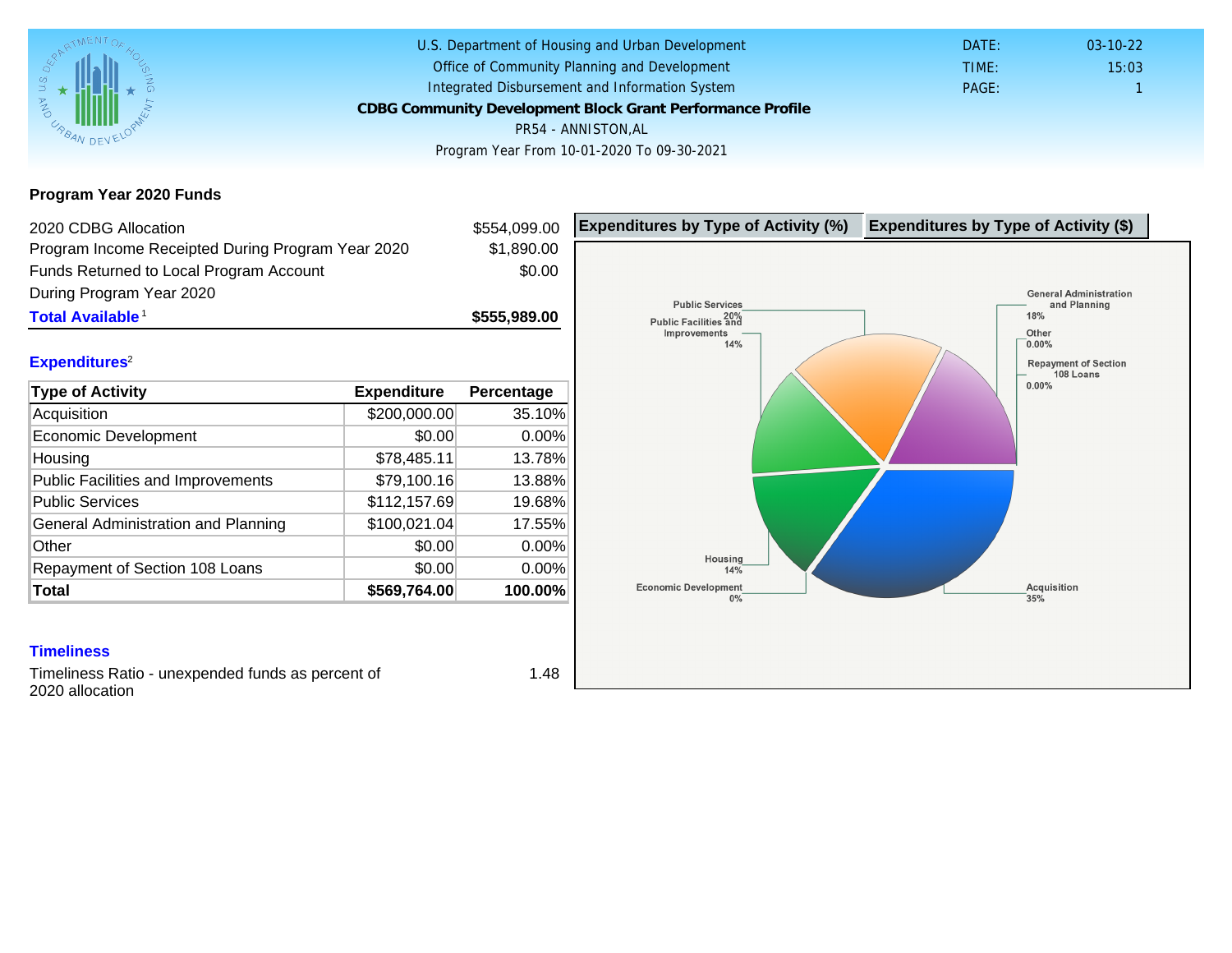## Program Targeting

| 1 - Percentage of Expenditures Assisting Low-<br>and Moderate-Income Persons and Households<br>Either Directly or On an Area Basis <sup>3</sup>                                                                              | 100.00%  |  |
|------------------------------------------------------------------------------------------------------------------------------------------------------------------------------------------------------------------------------|----------|--|
| 2 - Percentage of Expenditures That Benefit<br>Low/Mod Income Areas                                                                                                                                                          | 59.42%   |  |
| 3 - Percentage of Expenditures That Aid in The<br>Prevention or Elimination of Slum or Blight                                                                                                                                | $0.00\%$ |  |
| 4 - Percentage of Expenditures Addressing<br><b>Urgent Needs</b>                                                                                                                                                             | $0.00\%$ |  |
| 5-Funds Expended in Neighborhood<br>(Community For State) Revitalization Strategy<br>Areas and by Community Development<br>Financial Institution.<br>6-Percentage of Funds Expended in<br>Neighborhood (Community For State) | \$0.00   |  |
| Revitalization Strategy Areas and by Community<br>Development Financial Institution                                                                                                                                          | $0.00\%$ |  |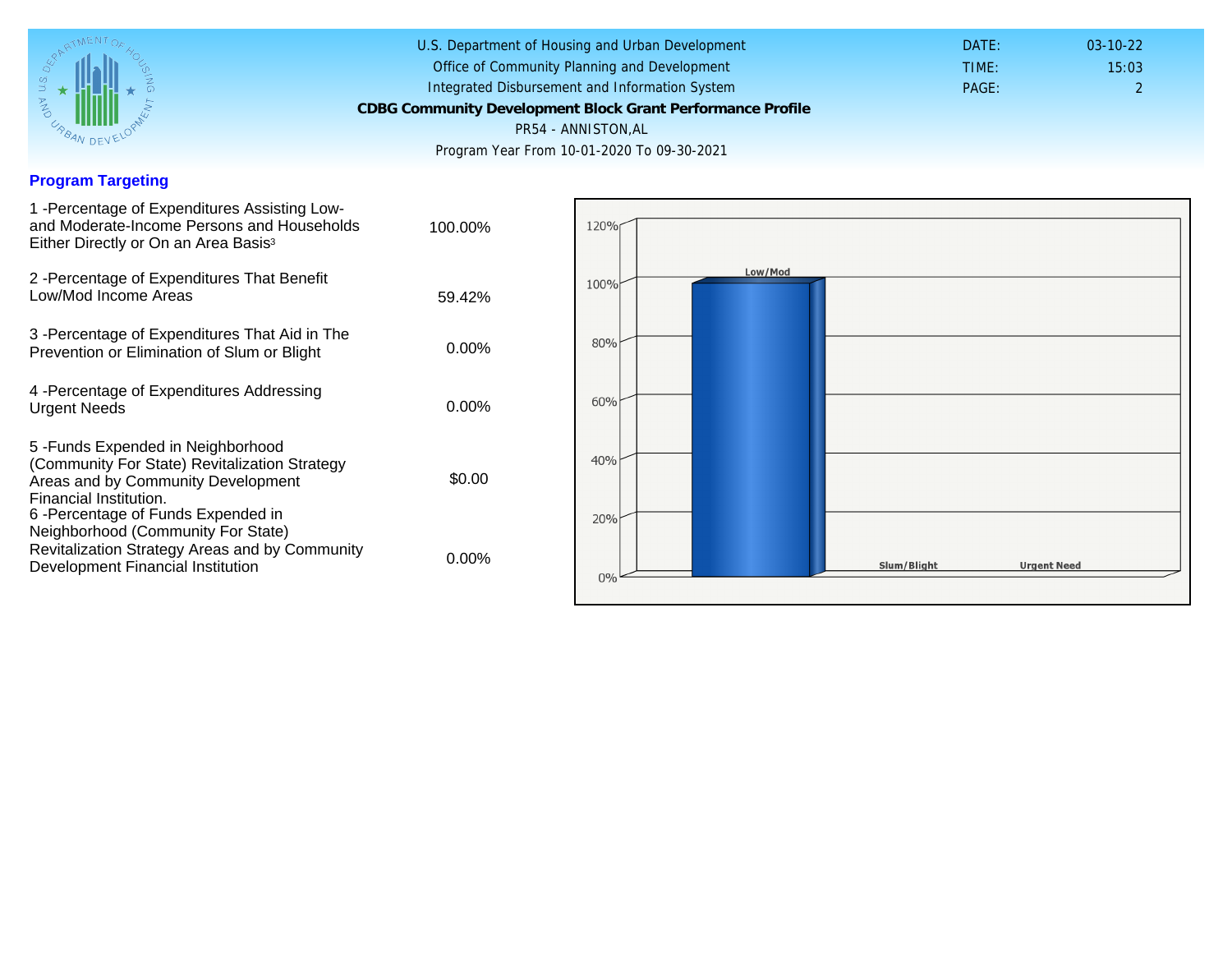# CDBG Beneficiaries by Racial/Ethnic Category <sup>4</sup>

| Race                                              | Total    | Hispanic |
|---------------------------------------------------|----------|----------|
| White                                             | 55.92%   | 100.00%  |
| Black/African American                            | 43.22%   | $0.00\%$ |
| Asian                                             | 0.57%    | $0.00\%$ |
| American Indian/Alaskan Native                    | 0.00%    | $0.00\%$ |
| Native Hawaiian/Other Pacific Islander            | $0.00\%$ | $0.00\%$ |
| American Indian/Alaskan Native & White            | $0.00\%$ | $0.00\%$ |
| Asian & White                                     | 0.00%    | 0.00%    |
| Black/African American & White                    | 0.28%    | $0.00\%$ |
| Amer. Indian/Alaskan Native & Black/African Amer. | $0.00\%$ | $0.00\%$ |
| <b>Other multi-racial</b>                         | 0.00%    | $0.00\%$ |
| Asian/Pacific Islander (valid until 03-31-04)     | $0.00\%$ | 0.00%    |
| Hispanic (valid until 03-31-04)                   | 0.00%    | 0.00%    |

## Income of CDBG Beneficiaries

| Income Level                          | Percentage |
|---------------------------------------|------------|
| Extremely Low Income (<=30%)          | 97.63%     |
| Low Income (30-50%)                   | $1.52\%$   |
| Moderate Income (50-80%)              | 0.85%      |
| Total Low and Moderate Income (<=80%) | 100.00%    |
| Non Low and Moderate Income (>80%)    | $0.00\%$   |